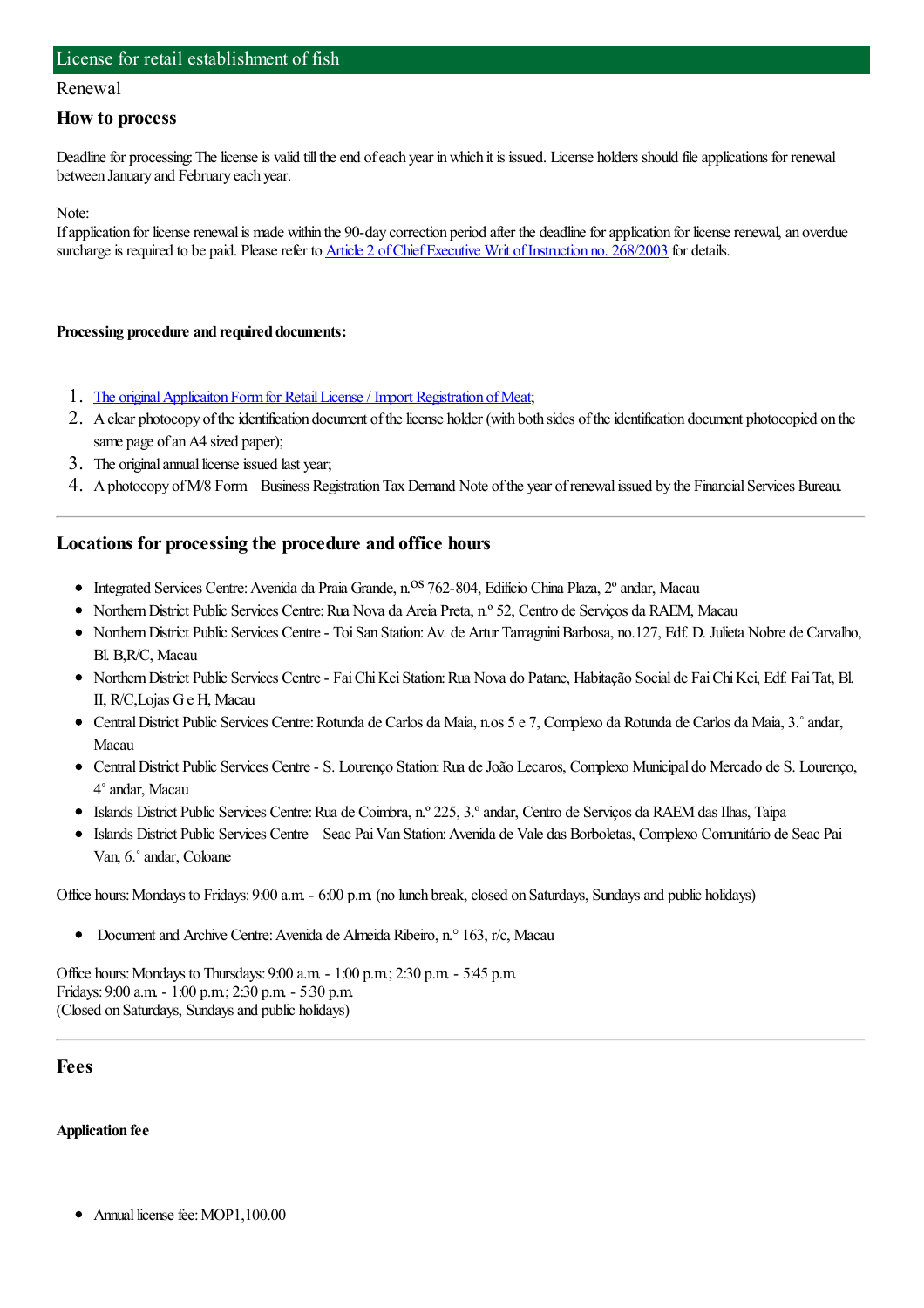• MOP110.00 (10% of annual license fee)

Please refer to the Fees, Charges and Prices List: <http://www.iam.gov.mo/p/pricetable/list>

## **Time required for processing**

30 working daysafter submission ofallrequired documents (Performance Pledge)

# **Remarks/ points to note for application**

- 1. After submission of all required documents, the establishment is subject to inspection conducted by relevant unit of IAM;
- 2. The above-mentioned license requires application for renewal. The license can only be renewed when the specific requirements are met;
- 3. All issued retail licenses are non-transferable;
- 4. The procedure can only be processed upon receipt of all required documents;
- 5. The license is valid till the end of the year in which it is issued;
- 6. In accordance with thestipulations ofthecurrent"Fees, Chargesand Prices List ofCivicand MunicipalAffairs Bureau", thefee payable for the annual license renewal is equivalent to the annual license fee in full. Renewal application should be made between January and February, and late submission is subject to a surcharge;
- 7. Forapplicants who are non-Macao residents, pursuant to thecurrent"Regulation on Prohibition ofIllegalEmployment", personaland direct engagement of non-Macao residents in activities for personal interests is subject to prior administrative approval for this purpose;
- 8. For applications made in the name of a legal person, if the shareholders or members of the administration and management body of a company are non-Macao residents who are responsible for the management of company and/or performing the business duties on behalf of the company, they should obtain relevant working permits;
- 9. IAM is required to be notified of any update to the business registration.

## **Relevant standards or requirements**

Requirements for choosing the location: The location must meet the stipulations in Law no. 6/99/M "Regulations Governing the Use of Urban Properties", for example, whether the location is for commercial or office uses.

## **Progress enquiry and obtaining result of service**

Enquiry about application progress: Online enquiry about the progress of this formality is not available

Method for obtaining the result of service: Visiting in person to obtain the result

## **Formalities**

- First-time Application
- Renewal
- Cancellation

## **Legislations**

- Amendment to "Regulations on licensing of retail establishments of meat, fish, poultry and vegetables" – Administrative Regulation no. 17/2015 [B.O. 46(I), 16/11/2015]
- Amendment to "Regulations on licensing of retail establishments of meat, fish, poultry and vegetables" – Administrative Regulation no. 8/2016
- Approval of "Fees, Charges and Prices List of Civic and Municipal Affairs Bureau" Chief